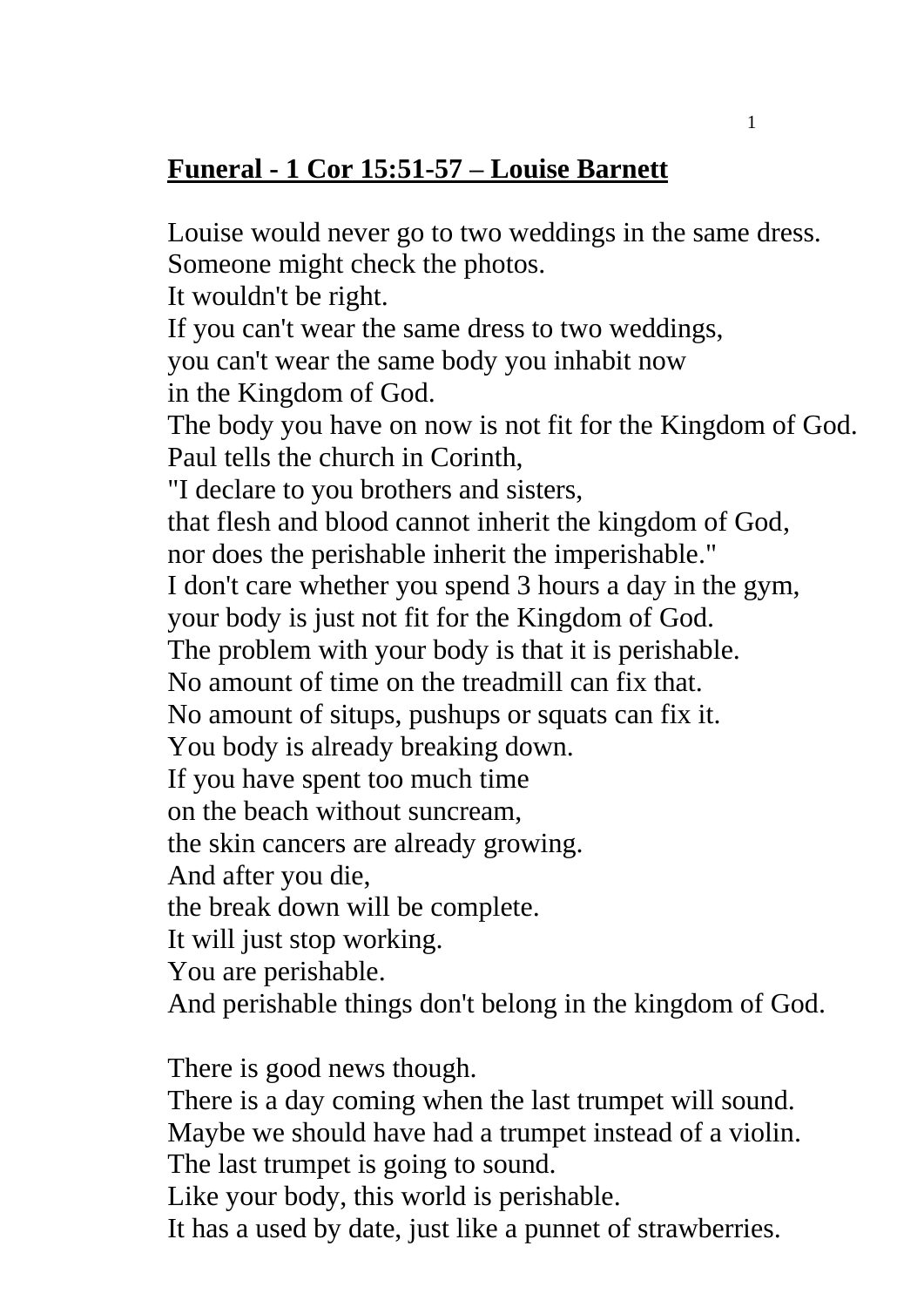And when time is up for this world, the last trumpet is going to sound. When will that be? I can't give you a date on the calendar, just like I can't give you the date on the calendar when your body will stop working. But for this world, the day will be the day that the Lord Jesus returns in glory to judge. The Lord Jesus has already been to this world once. We'll be celebrating that in a bit over a month. The first time he came, he defeated death. He was crucified and three days later he rose. The way Paul put it in the passage Rose read to us is, "Death has been swallowed up in victory." Now today might not feel like victory to you. To be frank, if today feels like victory to you, I'm concerned for you. Death is an enemy. It breaks relationships with people we love. It tears them away from us. There's absolutely nothing victorious about that. The victory is in what happened when Jesus died. Because he didn't stay dead. He rose. That was the victory. Why does that matter to us on a day like today? Because Jesus' victory was Louise's victory. His resurrection is the sure and certain promise of the resurrection of all who put their trust in him. And Louise put her trust in Jesus. She was not frightened when she faced death.

She told her family that.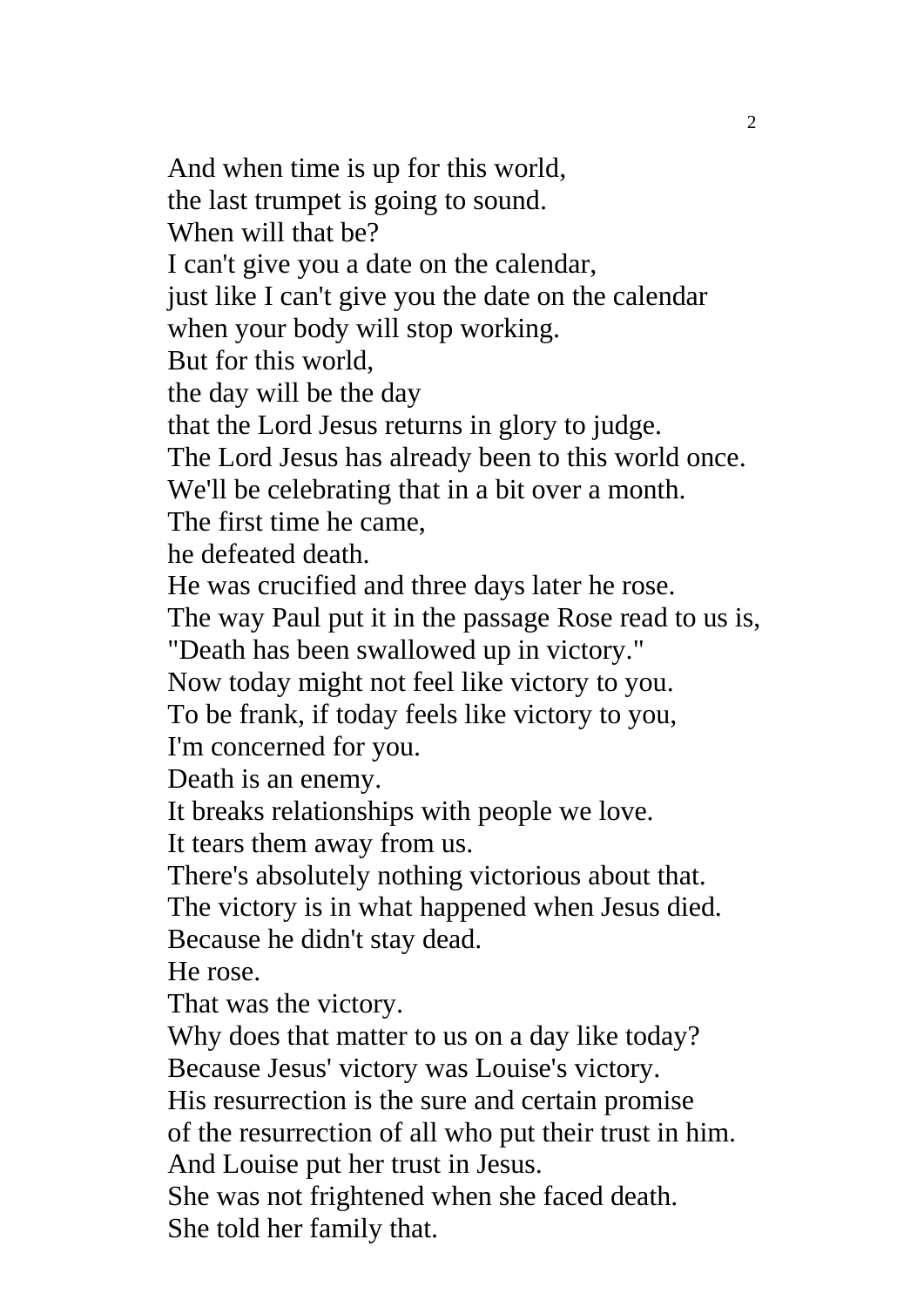She was ready to meet her father.

Louise is going to be raised with a new body. Her old body was perishable. Her new body will be imperishable. It won't be subject to melanomas or covid. It will be a body like the body that Jesus was raised with. A body that is not subject to ageing or sickness, a body that is not subject to injury or death. A body that is immortal. Now that is victory. Louise's new body will be fit for the Kingdom of God because in the Kingdom of God everything is imperishable. Things wearing out and breaking down is a characteristic of this world. And it has to be. Do you know why that is? Because it places a limitation on evil. There are some bad people in our world. There always have been. People who oppress and abuse others. And if they were immortal, it would be an absolute disaster. But in this world we have the reassuring thought that none of them can go on forever. Think of the worst dictator with the tightest grip on power. Sickness and death will come to him. But there is no evil in the kingdom of God. When Louise is raised, she will not only be raised with an imperishable body, she will be raised with a pure and sinless heart. Now it might not be 100% polite to say it of such a lovely lady at her funeral. But you do realise that Louise was not perfect, don't you? I didn't know her well enough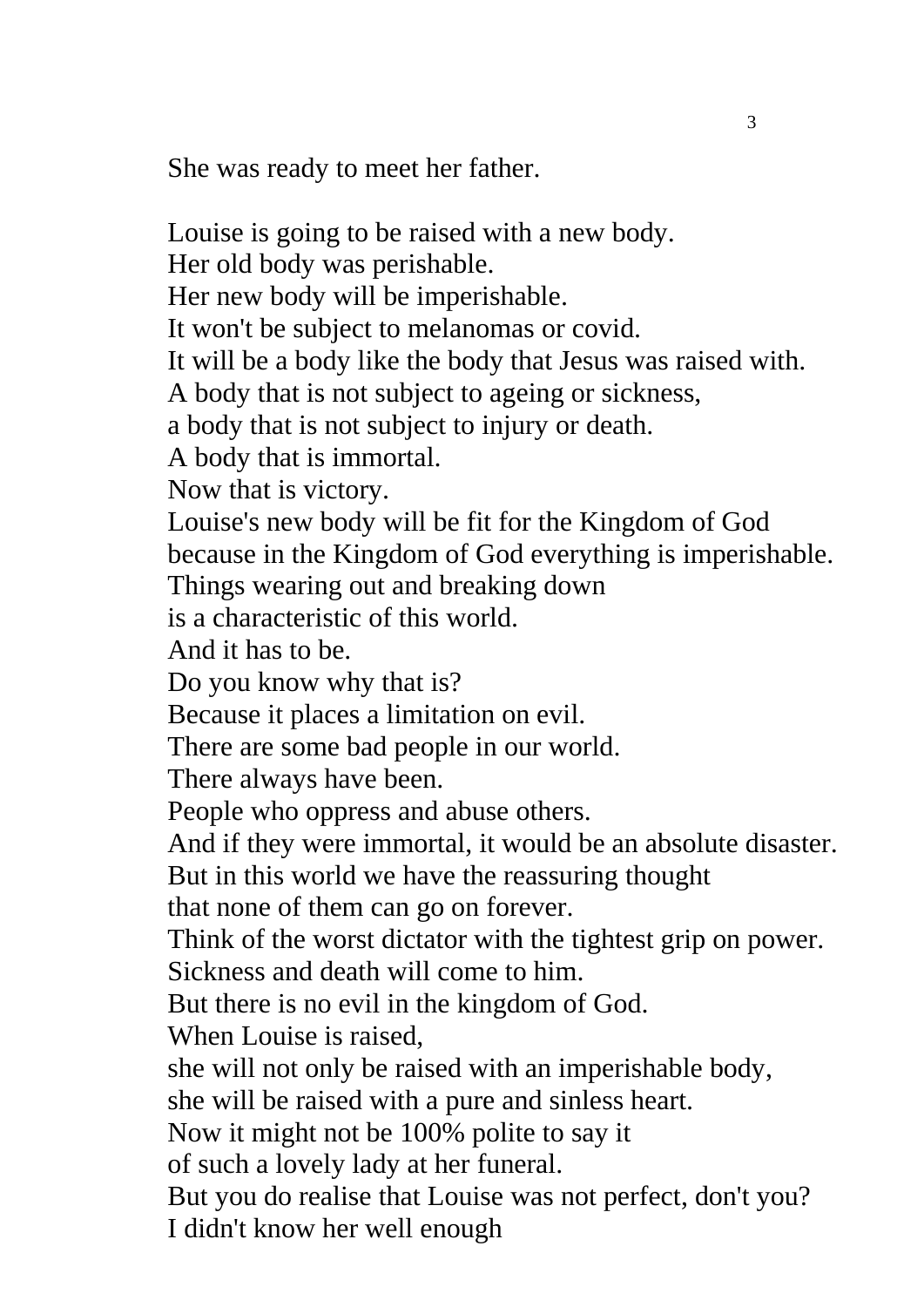to plumb the depths of her heart.

But I've heard it tell that she did find it quite difficult to walk past a mirror without having a bit of a look at her reflection. She might have been a touch vain.

Possibly?

But whatever her imperfections were,

she will be without them in her immortal body.

When she is raised to life,

she will be raised bearing the image of the Lord Jesus.

And that means without fault, flawless.

That is Louise's future.

Let me stress,

as human beings come in this broken world,

Louise was a fine example.

She was adored by her family and friends.

She had a brave and adventurous spirit.

When things went wrong,

and they did,

she didn't complain.

She gave of herself with a big heart

in her work with Yooralla.

She was a fine woman.

But her future will be like a caterpillar turning into a butterfly. In the Kingdom of God she will be transformed.

The new Louise will still be Louise.

But it will be Louise

with her good qualities magnified beyond measure,

and whatever imperfections she had will be no more.

If you thought Louise was worth knowing in this life, she will be even more worth knowing in the Kingdom. Which brings me to the last sentence of our reading. "But thanks be to God!

He gives us the victory through Jesus Christ our Lord."